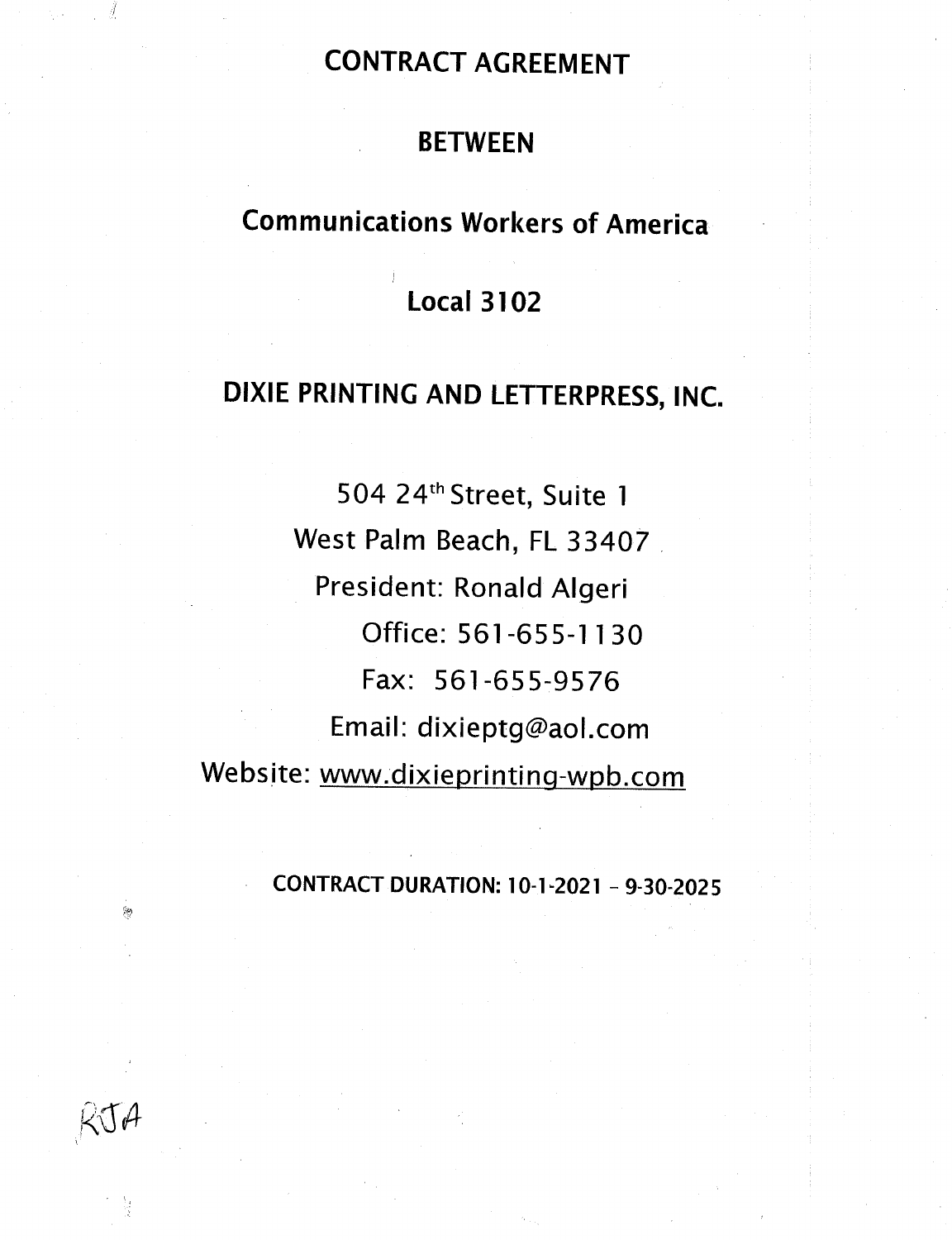## **AGREEMENT**

THIS AGREEMENT made and entered into this 30<sup>th</sup> day of September, 2021 by and between: Dixie Printing and Letterpress, Inc. (thereafter sometimes referred to as the "Employer") through its authorize representatives and Communications Workers of America Local 3102 (thereafter sometimes referred to as the "Union") by its officers or a committee duly authorized to act in its behalf shall be effective October 1, 2021 and ending September 30, 2025.

If an agreement has not been reached by the day upon which this agreement expires, the terms and conditions of this agreement shall remain until <sup>a</sup> new one is reached or other action is authorized by the Printing, Publishing and Media Workers Sector, CWA, or by the employer signatory thereof.

### RECOGNITION

1.01. The Employer hereby recognizes the Union as the exclusive bargaining representative for the purposes of collective bargaining with respect of rates of pay, wage, hours of employment, and all other conditions of employment of all employees of the Employer, wherever the work is performed. '

#### **JURISDICTION**

2.01. Jurisdiction of the Union and the appropriate unit of collective<br>bargaining is defined as including, but not limited to: any and all composing room work, input and operation of computers; bindery work; printing; stretch<br>wrapping; delivery and receipt of product; maintenance work; sales; IT work; and any and all work presently performed by employees of the Employer, wherever performed.

2.02. in the event the Employer decides to introduce any new work not presently performed; equipment, machinery or process which is a substitute for, or evolution of, present equipment, machinery or process, employees covered by this agreement will perform all work within the jurisdiction of the Union regardless of the equipment or material used or where the work is to be performed. The Employer agrees to provide employees with adequate equipment and full opportunity to become proficient on all such equipment<br>and process.

2.03. It is further agreed that whenever a computer is used for any work, the Union's jurisdiction includes the preparation of all input and handling of all output, operation of the computer and all input and output devices, programming (except that programming which is provided by the ' manufacturer or lessor as part of the standard services for the lease or<br>purchase of the equipment), and maintenance of all the foregoing equipment and devices (except that maintenance which under the lease agreement must be provided by the lessor).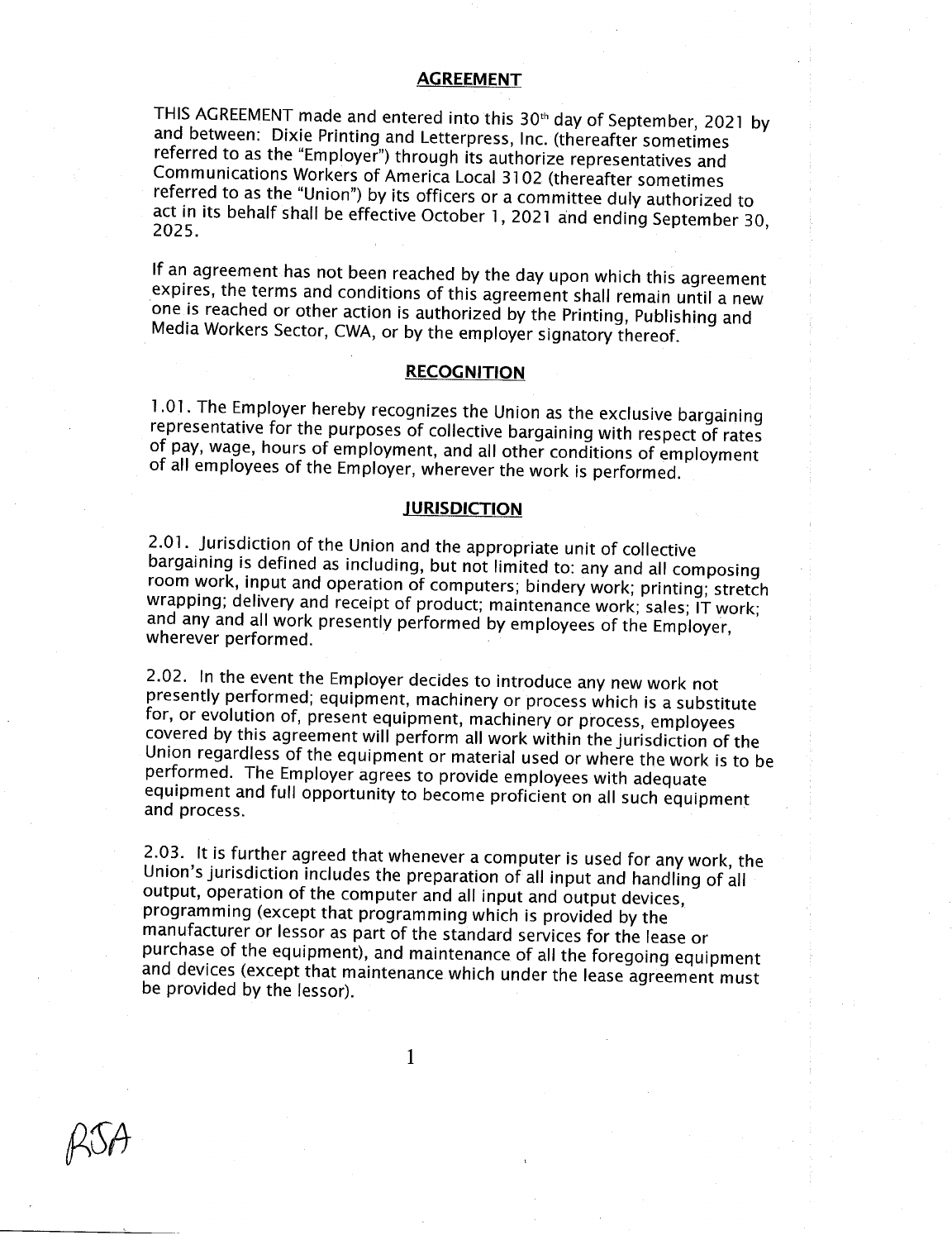#### PURPOSE OF AGREEMENT

3-01. It is the intent and purpose of the parties hereto that this Agreement shall promote and improve industrial and economic relationship between the Employer and the Union and the employees of the Employer and to set forth herein rate of pay, hours of work, and other terms and conditions of employment to be observed by the parties hereto.

### **GENERAL LAWS/RULES**

4~Ol. It is understood and agreed that the General Laws of the Printing, Publishing and Media Workers Sector/Communications Workers of America in effect at the time of signing this agreement, not in conflict with law or this agreement, shall govern relations between the parties on conditions not specifically enumerated herein.

as,

4-02. Nothing contained herein shall be construed to interfere in any way with the creation or operation of any rules not in conflict with law or this agreement by any chapel or by the Union for the conduct of its own affairs.

4-03. Each employee covered by this Agreement will, on the 31<sup>st</sup>day following commencement of employment or following the effective or execution date of this Agreement, whichever is later, as a condition of employment during the term of this Agreement, become and remain a member of the Union to the extent of tendering to the Union the periodic dues uniformly required for retention of membership in the Union.

4-04. The Employer and the Union will comply with applicable laws regarding nondiscrimination in employment.

4-05. All employees newly hired or rehired after termination of their employment shall be regarded as probationary employees until completion of thirty (30)-calendar days.

# DUES CHECK-OFF ICOPE

5-01. The Employer agrees to deduct each week from the wages of the Union certifies to the Employer from such employees. Provided, however, that the Employer will make such deductions from the wages of the employees who submit to the Employer written authorization to do so. Said authorization shall be irrevocable for <sup>a</sup> period in excess of one unless it is revoked by written notice not sooner than twenty (20) days nor later than ten (1 O) days prior to the expiration of such one (1) year period, to both the Employer and the union by registered mail. The Union w provide to eligible employees the dues check-off authorization form which shall be used by employees authorizing the deduction provided for by this section. Amounts so deducted shall be paid over to the Union no later than the fifth day of the following month in which the deduction is made, and shall be accompanied by <sup>a</sup> list of the names of those employees for whom such deductions have been made and the amount deducted for each such employee.

 $R\mathcal{I}$ dt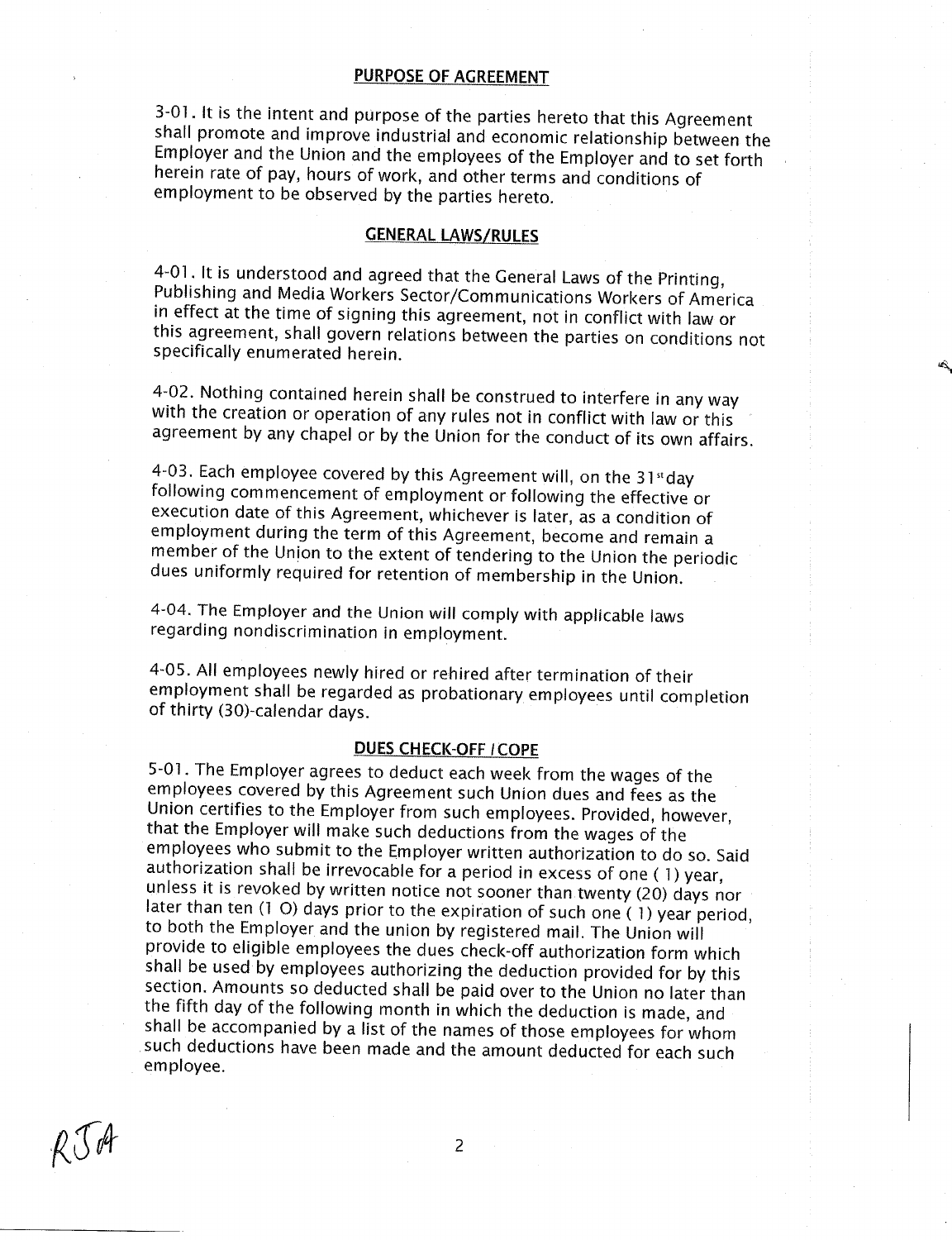5-02. The employer agrees to deduct and transmit to CWA COPE, \$ per pay period, from the wages of those employees who voluntarily authorize such ' contributions

on the forms provided for that purpose by PPMWS/CWA Local \_\_\_\_\_\_\_ . Those ' transmittals shall occur for each payroll period and shall be accompanied by <sup>a</sup> list ' of the names of those employees for whom such deductions have been made and the amount deducted for each such employee.

#### **STRUCKWORK**

6-01. The Employer agrees not to require employees to execute any work received . from or destined for another employer whose employees are locked out or on <sup>a</sup> strike authorized by the Printing, Publishing and Media Workers Sector/Communications Workers of America under circumstances which make the Employer an ally of such other employer, and such work shall not be within the scope of the employment of employees covered by this agreement.

#### PICKET LINE

7-01. No employee covered by this agreement shall be required to cross <sup>a</sup> picket \_ line established because of an authorized strike by any local union of the Printing, <sup>1</sup> Publishing and Media Workers Sector/Communications Workers of America. <sup>1</sup>

### **GRIEVANCE PROCEDURES**

. 8—01. <sup>A</sup> standing committee of one representative appointed by the Employer, and <sup>a</sup> like committee of one representatives appointed by the Union, shall be maintained; and in case of <sup>a</sup> vacancy, absence of refusal of either of such representatives to act, <sup>1</sup> another shall be appointed in his place. To this Joint Standing Committee shall be referred all disputes which may arise as to the construction to be placed upon any clause of the agreement, except as provided otherwise herein. or alleged violations thereof, which cannot be '

settled otherwise, and such Joint Standing Committee shall meet when any question ' of difference shall have been referred to it for decision by the executive officers of <sup>j</sup> either party to this agreement. Should the Joint Standing Committee be unable to agree, the grieving party may refer the dispute to arbitration under the rules of the American Arbitration Association The arbitrator may not add to, amend or in any ' way alter this Agreement; rather, the arbitrator's authority is limited to the interpretation and application of this Agreement. The parties agree that the arbitrator's decision is final and binding. Each party shall bear their own expenses of ' arbitration and evenly share the cost of the arbitrator and hearing room (if off the Employer's premises). Provided further: That local union laws not affecting wages, hours, or working conditions and the Printing, Publishing and Media Workers <sup>1</sup> Sector/Communications Workers of America shall not be subject to arbitration. The interpretation of said General Laws is the exclusive right of the Printing, Publishing and Media Workers Sector/Communications Workers of America.

 $RSA$  3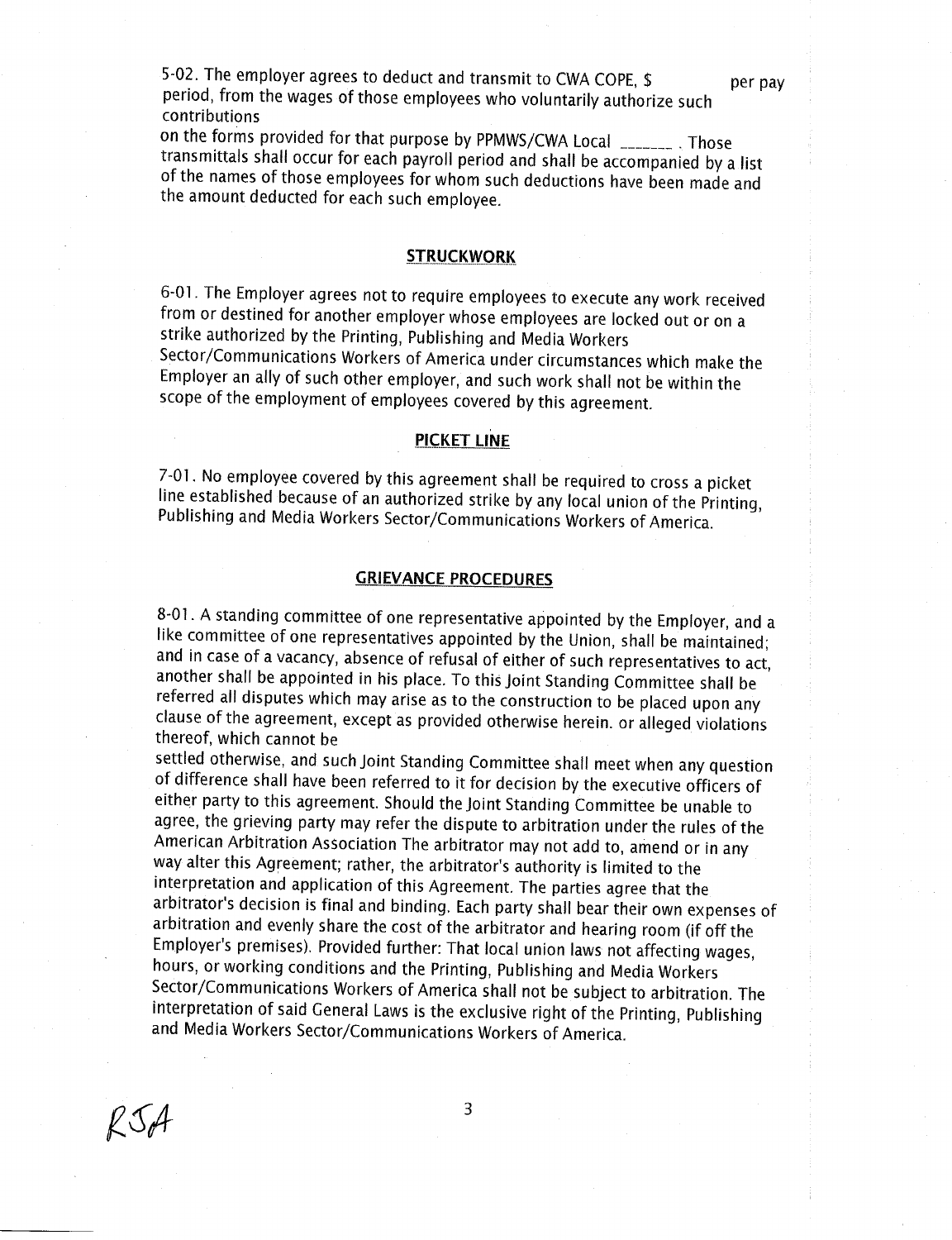8-02. In the event of a  $\Delta$  difference arising between the parties hereto, all work shall continue without interruption and the wages, hours and working conditions prevailing prior to any action or circumstance which results in <sup>a</sup> dispute shall be immediately reinstated and maintained until a decision is reached.

#### **HOURS**

9-01. Seven and one-half (7.5) hours shall constitute <sup>a</sup> day's work; five (5) days shall constitute <sup>a</sup> week's work.

9-02. Seven and one-half (7.5) hours shall constitute <sup>a</sup> night's work; five (5) nights ' shall constitute <sup>a</sup> week's work. .

9-03. Day shifts shall be between 7:30 A.M. and 4:30 P.M. Any shift not beginning and ending between 7 A.M. and 6 P.M shall be a night shift.

# **PART-TIME EMPLOYEES**

iO-Oi. <sup>A</sup> part-time employee is one who works less than thirty (30) hours per week. 10-02. <sup>A</sup> part-time employee shall not be employed to perform work ' normally or appropriately performed by a full-time employee where, in effect, such employment would eliminate or displace <sup>a</sup> full-time employee.

10-03. A part-time employee shall be paid on an hourly basis equivalent to the rate of pay provided elsewhere in this Agreement for the employee's classification and experience rating.

10-04. <sup>A</sup> part-time employee shall advance on the schedule providing rate of pay <sup>I</sup> and shall receive all benefits provided in this Agreement except where specifically excluded. Where benefits or wages are provided based on length of employment a part-time employee's time shall-be based on duration of employment and not actual hours worked. '

#### OVERTIME RATE-WORKWEEK

11-01. All work performed in excess of seven and one-half (7.5) hours a day and/or forty (37.5) hours in any week shall be paid for at one and one-half (1 1/2) times the employee's regular rate. in weeks in which <sup>a</sup> holiday occurs or is celebrated Monday through Friday, time and one-half shall be paid for all hours worked in excess of over the application and enforcement of such provisions shall be subject to the grievance procedures provided for elsewhere in this agreement.

 $\mathbb{K}$  s  $\mathbb{R}^d$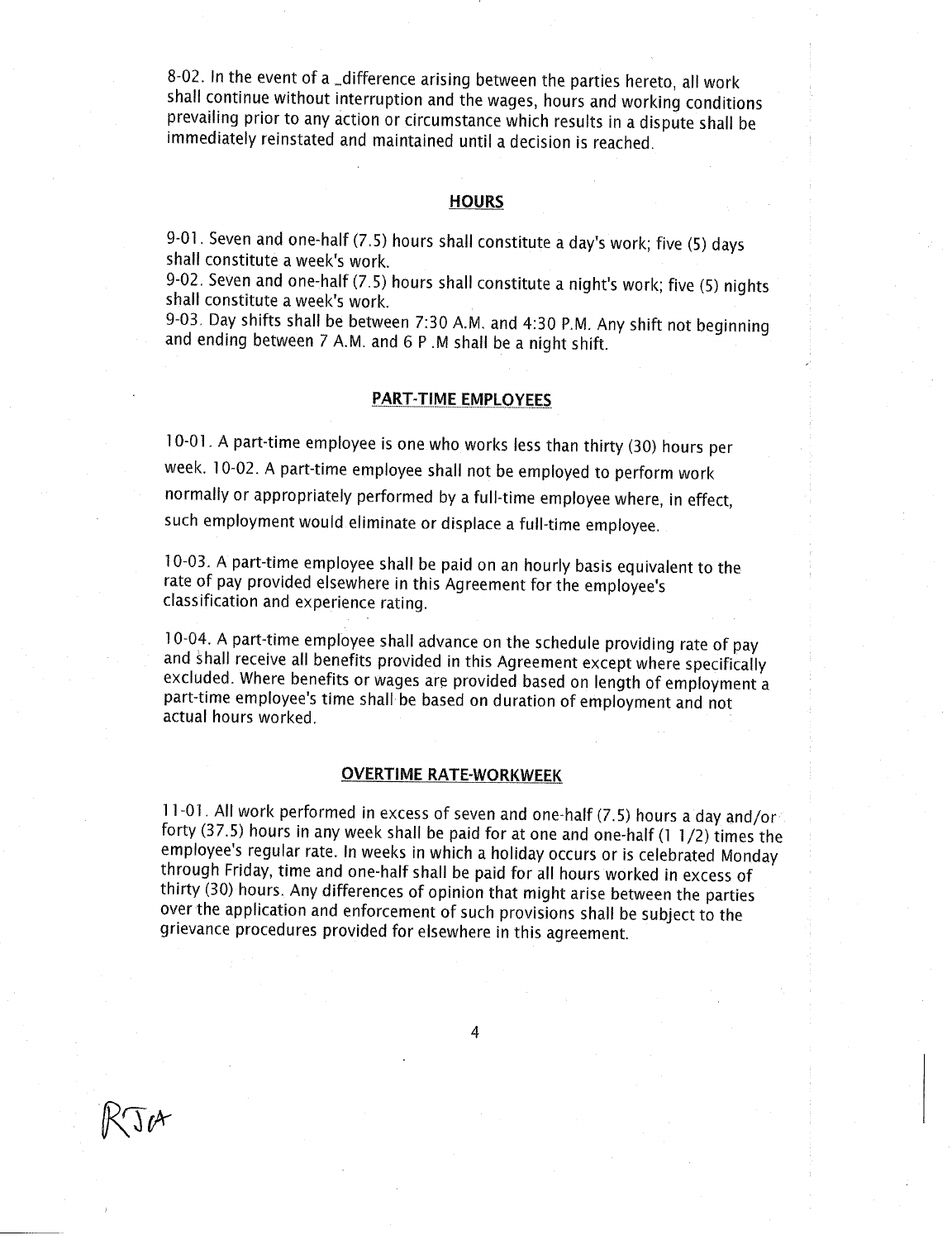<sup>1</sup> 1-02 The Employer shall cause <sup>a</sup> record of all overtime to be kept. In the event of a dispute concerning overtime payments, the Employer shall provide the Union with <sup>a</sup> copy of the overtime record of the person or persons involved. .

 $11-03$ . No employee covered by this agreement shall be required or permitted to hold <sup>a</sup> situation of more than five shifts or less than five shifts off day or off night, or the sixth or seventh shift in any financial week, he/she shall be paid the overtime rate for such work.

#### LUNCH PERIOD

12—0]. <sup>A</sup> lunch period of at least thirty (30) minutes and not more than one hour shall be allowed for each shift, such time not to be included in the number of hours specified for <sup>a</sup> day's or night's work. The lunch period shall be as near the middle of the employee's shift as the workload allows.

#### **HOLIDAYS**

l3-Ol . All work performed on day or night shifts beginning on holidays shall be paid for at double price plus holiday pay. The recognized holidays are <sup>1</sup> New Year's Day, Memorial Day, July Fourth, Labor Day, Thanksgiving Day and Christmas, or days celebrated as such, and shall be paid straight time When not worked providing said employee shall have worked on the regularly scheduled working day preceding or following a holiday. An office layoff during the week preceding or following a holiday shall not constitute reason for not paying said employee for such holiday.

13—02. Employees shall be given three (3) sliding holidays per year and may be taken in conjunctionwith an employee's slide day or days, holiday period, or vacation period, or a day that is mutually agreeable between the employee and management. Employees must be given at least one (1) weeks' notice of the date of such sliding holiday.

13-03. When <sup>a</sup> holiday falls upon an employee's slide day the employee shall receive another day off within five working days or a day's pay, at the employer's discretion.

13-04. When <sup>a</sup> holiday falls within an employee's scheduled vacation period, such employee shall receive <sup>a</sup> full shift's pay at regular rate or an ' additional day's vacation with pay, as may be mutually agreed.

13-05. No holiday pay will be granted to any employee on leave of absence or unpaid sick leave.

#### FULL SHIFT

14-01. No employee shall be paid for less than <sup>a</sup> full shift except when ' discharged for cause or excused at his own request or acts of God.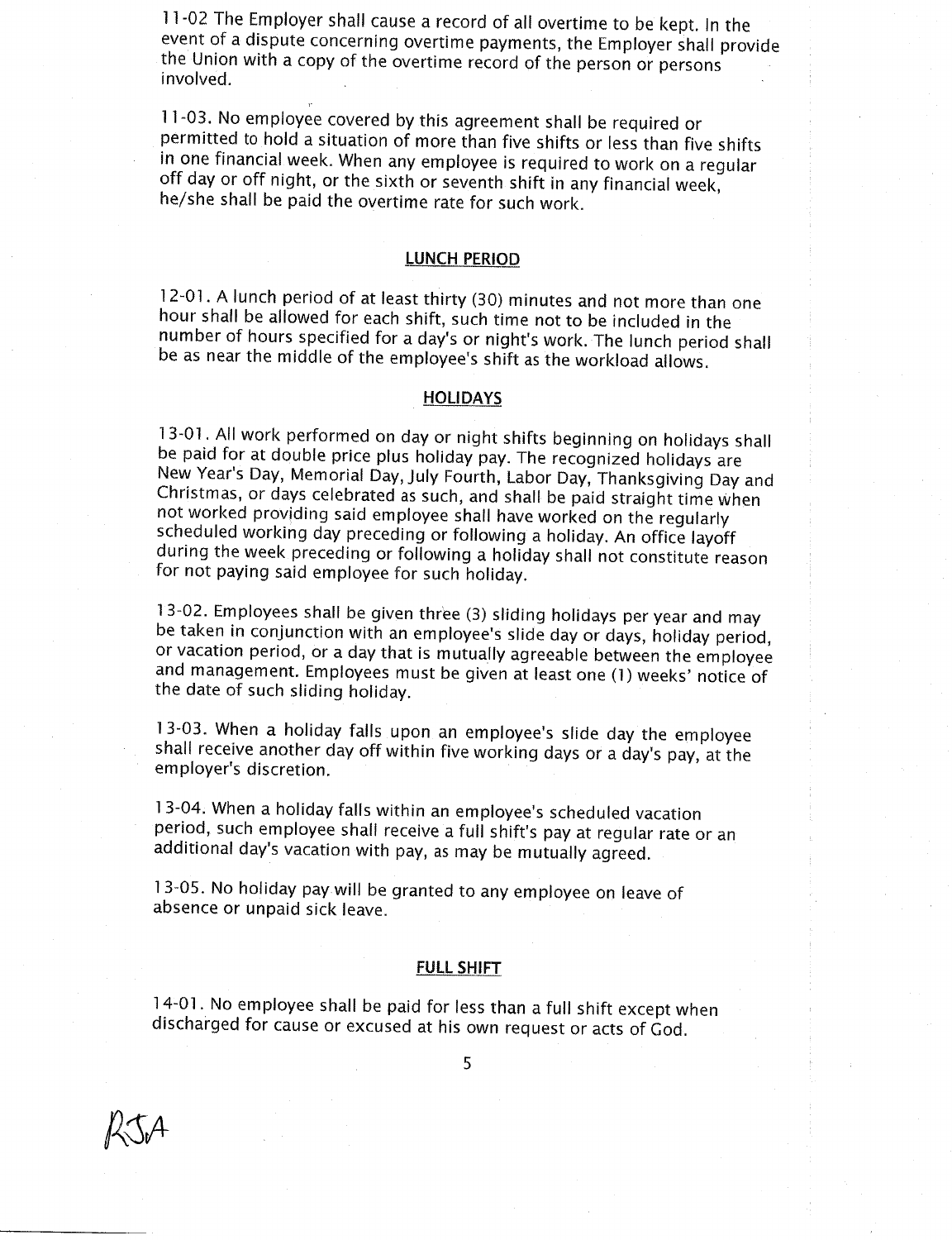#### FOREMAN

15-01. The operation, authority, and control of each department shall be vested exclusively in the office through its representative, the foreman, who shall be <sup>a</sup> member of the Union. In the absence of the foreman, the foreman-in-charge shall so function.

# **DISCHARGE**

16-01. The Employer has the right to discharge or discipline employees for just and sufficient cause only. The Employer agrees to notify the Union immediately upon instituting any such action. The Employer's notice shall be in writing and shall contain specific reasons why it has discharged or disciplined the employee.<br>In the event any employee shall be discharged from employment or disciplined and the employee and/or the Union believes the employee has been unjustly discharged or disciplined, the employee and/or the Union may file <sup>a</sup> grievance and the procedure outlined in the Grievance/Arbitration provision will be followed; provided, however, only the parties signatory to this Agreement may invoke . arbitration. '

#### 16-02.

Suspension and job transfer shall not be used as methods of discipline.

#### **REDUCTION OF FORCE**

17-01. When <sup>a</sup> reduction in force is required, such reduction shall be according to seniority, provided exceptions may be made only where remaining employees are not competent to perform the remaining work. Should there be an increase in the . force, employees on layoff shall be returned to work, if available and competent to ' perform the job being filled, before other employees may be hired.

#### SANITARY REGULATIONS

18-01. The Employer agrees to furnish a clean, healthful, sufficiently ventilated, properly heated and lighted place for the performance of all work; and all machines shall be equipped in such manner as to protect the health of employees.

#### **VACATIONS**

19~Oi. Employees who have completed one ( l) or more years of employment on <sup>1</sup> December <sup>31</sup> of any year shall receive five (5) days of paid vacation during the . following calendar year. Employees who have worked less than <sup>a</sup> full year on December <sup>31</sup> of any

' I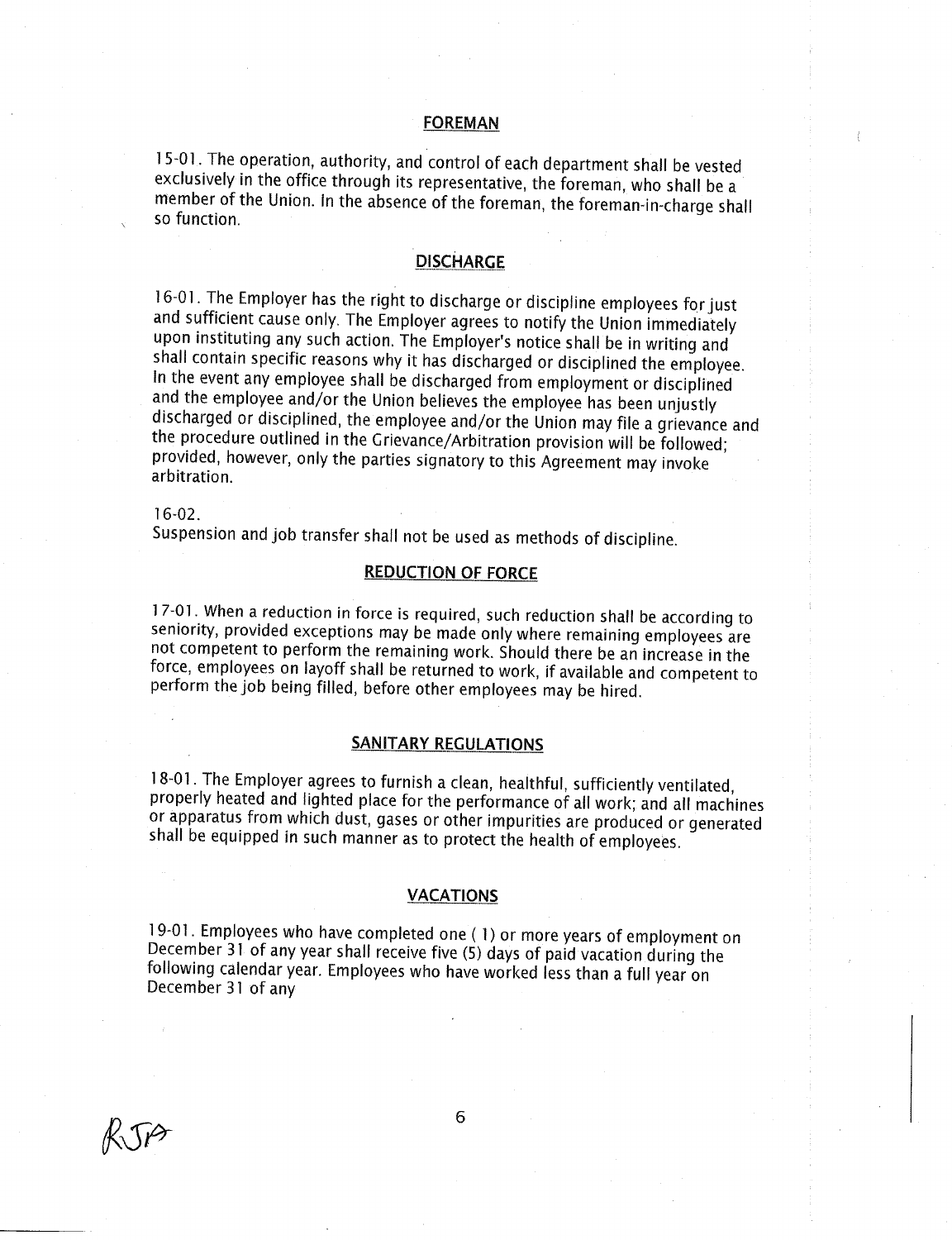year shall receive one:(1) day of paid vacation during the following calendar year for each twenty-six (26) days worked or major portion thereof.

19-02. Employees who have completed two (2) or more years of employment on December 31 of any year shall receive ten (1 O) days of paid vacation during the following calendar year. .

19-03. Employees who have completed ten (10) or more years of employment on December 31 of any year shall receive fifteen (15) days of paid vacation during the following calendar year.

19-04. Every effort will be made to schedule vacation periods at <sup>a</sup> time preferred by ' the employee. Where more employees desire to be on vacation during <sup>a</sup> given period than the workload allows, the more senior employee desiring the period shall be given first preference.

i9-05. Employees whose employment is terminated for any reason shall receive pay \_ on a pro-rata basis for any vacation credits and bonuses earned and not taken.

#### SICK/PERSONAL LEA VE

20-0i. The Employer shall provide five (5) days per year of paid sick leave at the employee's regular straight time rate to each employee who has completed . twelve (12) months of employment.

# PREGNANCY AND MATERNITY LEA VE

21-01. The Employer cannot accord pregnant employees when able to work fewer rights than well employees, or when disabled by pregnancy less rights than other disabled employees.

21-02. <sup>A</sup> pregnant woman who wants to and is able to work must be hired on the same basis as any other employee, and after hire must be treated as. any well employee. Pregnancy shall not be <sup>a</sup> valid reason for refusing to hire or for discharging, laying off, denying promotions or job assignments.

#### **TRAINING**

22-01. When new equipment, techniques, or processes are introduced to perform bargaining unit work, only employees covered by the Agreement shall <sup>1</sup> be trained to operate and maintain such new equipment, techniques or processes.

22-02. The Employer shall notify the Union immediately after placing order for purchase or making <sup>a</sup> decision to install (whichever comes first) new equipment, techniques or processes. in no event may such equipment, techniques or . processes be introduced into production until at least sixty (60) days' notice has . been given to the Union.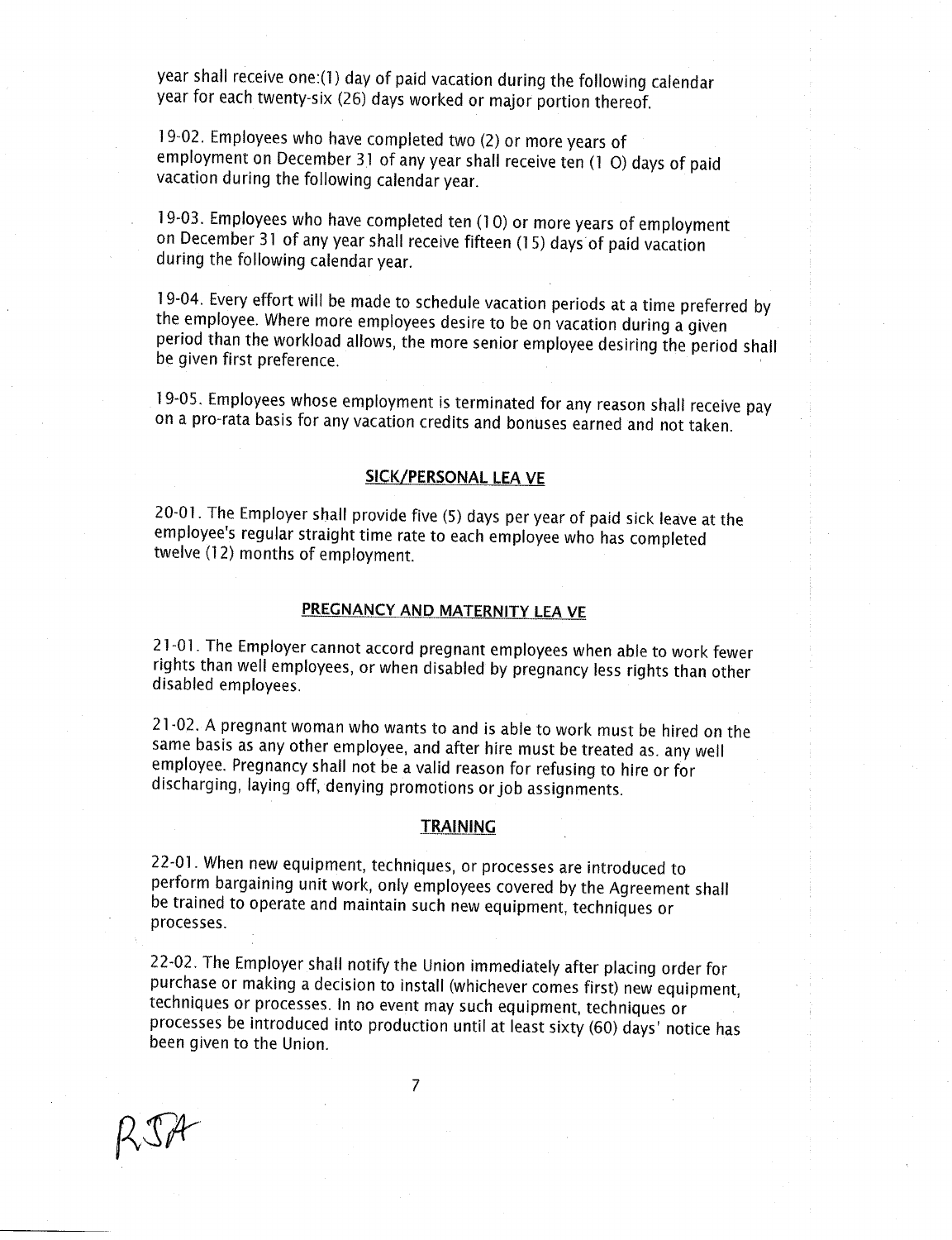22.03. Immediately after receipt of notice by the Union of the introduction of new equipment, techniques or processes, the parties shall form a joint training committee. The purpose of such committee shall be to develop a training program, schedule training and select employees to be trained. In the selection of employees to be trained, the committee shall follow the principle o possible.

22-04. The Employer agrees to provide reasonable opportunities that do not restrict production in order for employees to broaden their skills through training on jobs other than those normally assigned. Such training to be offered on a voluntary basis according to seniority whenever possible. '

## WAGES AND HOURS

23-01. Effective October 1, 2017 the wage scale in the various classifications shall be as follows:

JOURNEYMEN \$20.00 per hour: \$15.00 per hour for all employees hired after October 1, 2017

Wage scale Minimum three percent (3%) raise October 1, 2017 and each October 1st thereafter during the Contract OR Southeast U.S. C.O.L.A. whichever is greater.

# APPRENTICE REGULATIONS

24-01. The minimum scale for apprentices shall be not less than that provided for by civil law. Otherwise such scale shall be in proportion to the Journeyman's scale for day and night work as follows:

|                    |     | $1st$ six (6) months | $2nd$ six (6) months |
|--------------------|-----|----------------------|----------------------|
| First Year         | 60% | 65%                  |                      |
| Second Year        | 70% | 75%                  |                      |
| Third Year         | 80% | 85%                  |                      |
| <b>Fourth Year</b> | 90% | 95%                  |                      |

' 24-02. The term of apprenticeship shall not exceed four years and may be shortened by mutual agreement of the Employer and the Union. When an apprentice's term is shortened, wages shall be upgraded accordingly. Apprentices shall be provided thorough training in all work of the craft.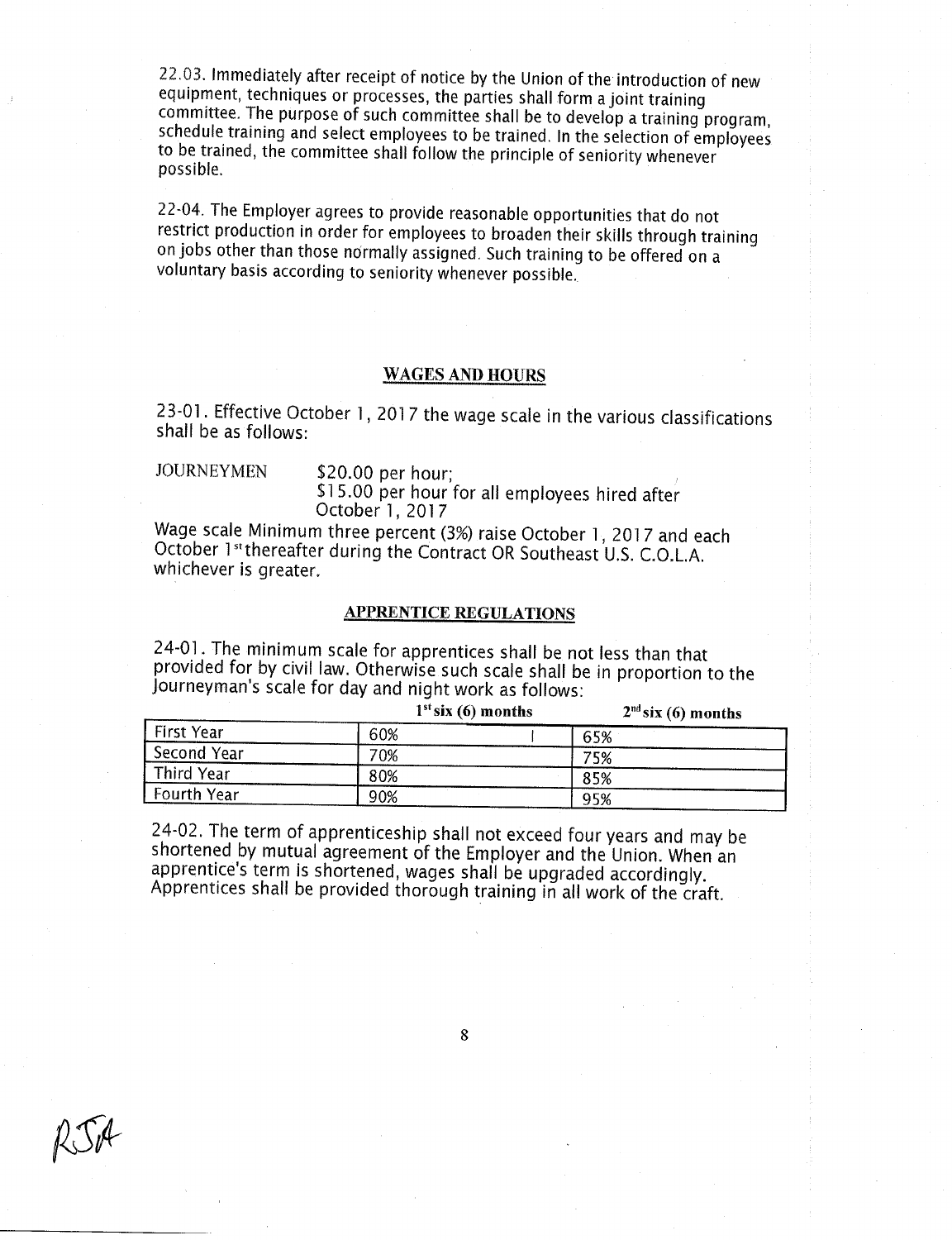# BEREAVEMENT LEAVE

25—0I. An employee shall be entitled to three (3) days off with pay for bereavement leave for the death of Spouse, Mother, Father, Brother, Sister, Grandparents, Son, Daughter, Grandchildren, Mother-in-Law, Father-in-Law, Brother-in-law, Sister-in—Iaw, Stepfather, Stepmother, Stepson, Stepdaughter, Stepbrother, Stepsister, Halfbrother, Half-sister, or any other relative who has been making his or her home with ' the

employee.

### **JURY DUTY**

26-01. Employees who are called for service as jurors, or subpoenaed for witness duty in a case, in which they are neither a plaintiff nor defendant, shall be excused from work without interruption of seniority. Employees shall notify the Employer in advance.

26-02. Upon presentation to the Employer of evidence of the days served as <sup>a</sup> juror, or witness as described above, and the amount of compensation received, the Employer shall pay the employee the difference in pay between the compensation for jury or such witness duty, excluding expenses, and the employee's regular earnings, exclusive of overtime and/or premium pay, for each day of jury or witness duty falling on their scheduled days of work during their normal workweek. <sup>3</sup>

#### UNION ACTMTIES

27-01. There shall be no discrimination against any employee because of membership or activity in the Union. There shall be no interference by the Employer with the internal affairs of the Union.

# NO DISCRIMINATION

28—01. Employees shall be employed without discrimination as to age, sex, race, creed, color, national origin. The Employer's hiring standards shall not exceed those required to perform the job being filled.

#### **SENIORITY**

29-0l. Seniority of bargaining unit employees as used in this Agreement means continuous length of service with the Employer. Employment shall be deemed continuous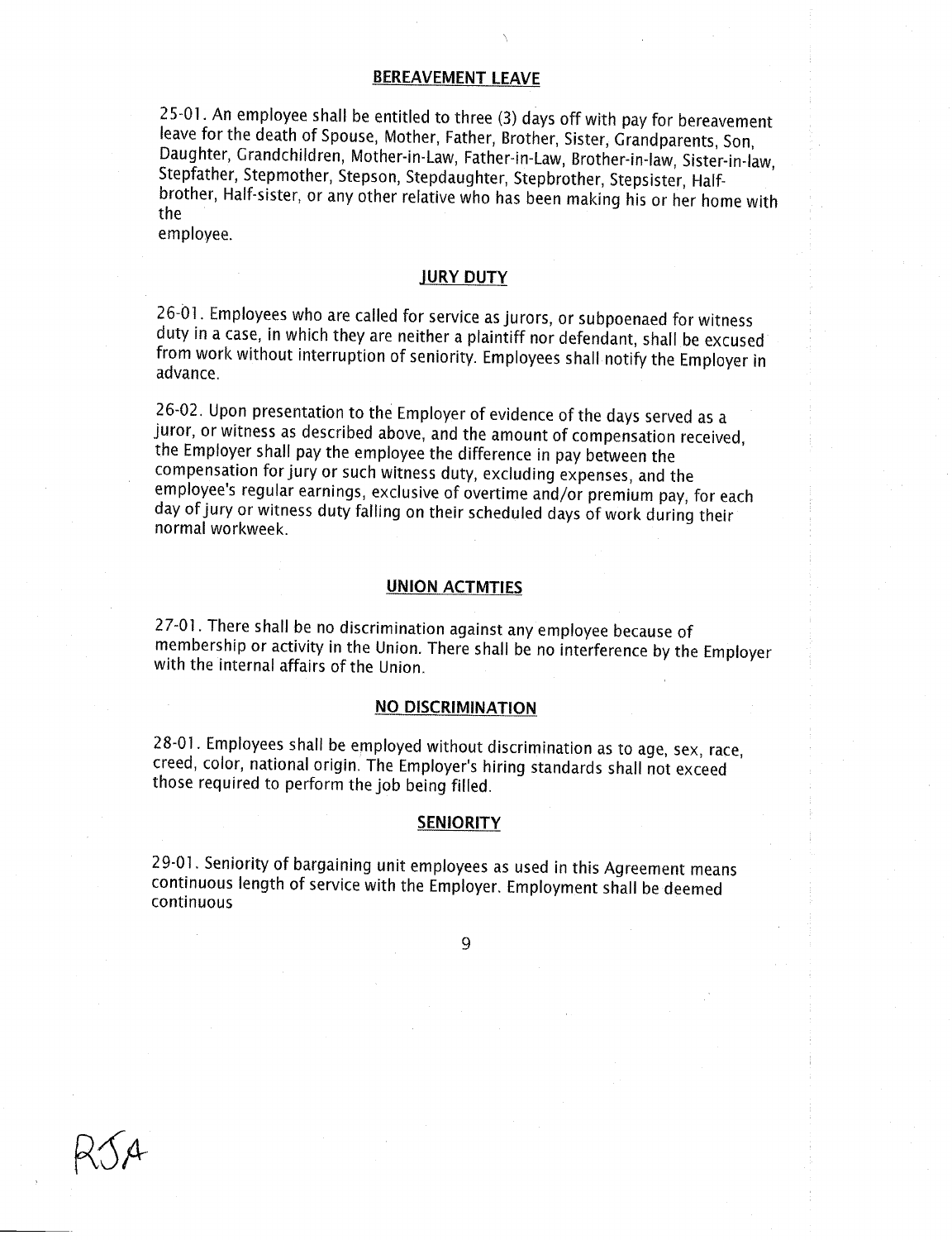unless interrupted by: (a) dismissal for just and sufficient cause of (b) dismissal to reduce the force which last more than five (5) years or (c) refusal to accept an offer of recall from layoff into the classification in which the employee worked when dismissed or (d) resignation or (e) retirement.

# PRIORITY/SENIORITY PROTECTION

30—0i. When any employee is ill or incapacitated the employee shall not suffer loss <sup>f</sup> of job or priority/seniority standing for the duration of such illness or incapacitation.

30-02. Any employee engaged to serve the Communications Workers of America, <sup>a</sup> local union, or to perform work in the interest of the organized labor movement, shall be granted an unpaid leave-of-absence and shall not suffer loss of job or priority/seniority standing while so engaged.

## **BULLETIN BOARD**

31-01. The Employer agrees to provide space for <sup>a</sup> bulletin board suitably placed <sup>3</sup> for the use of the Union.

#### **SEVERANCE PAY**

32-0l. in the event of consolidation or suspension of operations by the Employer, employees covered by this Agreement who haveone (i) or more years of continuous service shall receive severance pay of not less than one (i) ' weeks of pay at the individual's regular rate of pay, to be paid immediately upon notice of layoff.

32-02. Employees laid off to reduce the force shall receive two (2) weeks of pay at the individual's regular rate of pay, to be paid immediately upon notice of <sup>i</sup> layoff.

## **OUTSIDE ACTIVITIES**

33-01. Employees shall be free to engage in any activities outside of working ' hours, provided such activities do not conflict with the employee's regular ' duties to the Employer.

IO

 $R_{1}S_{0}A$